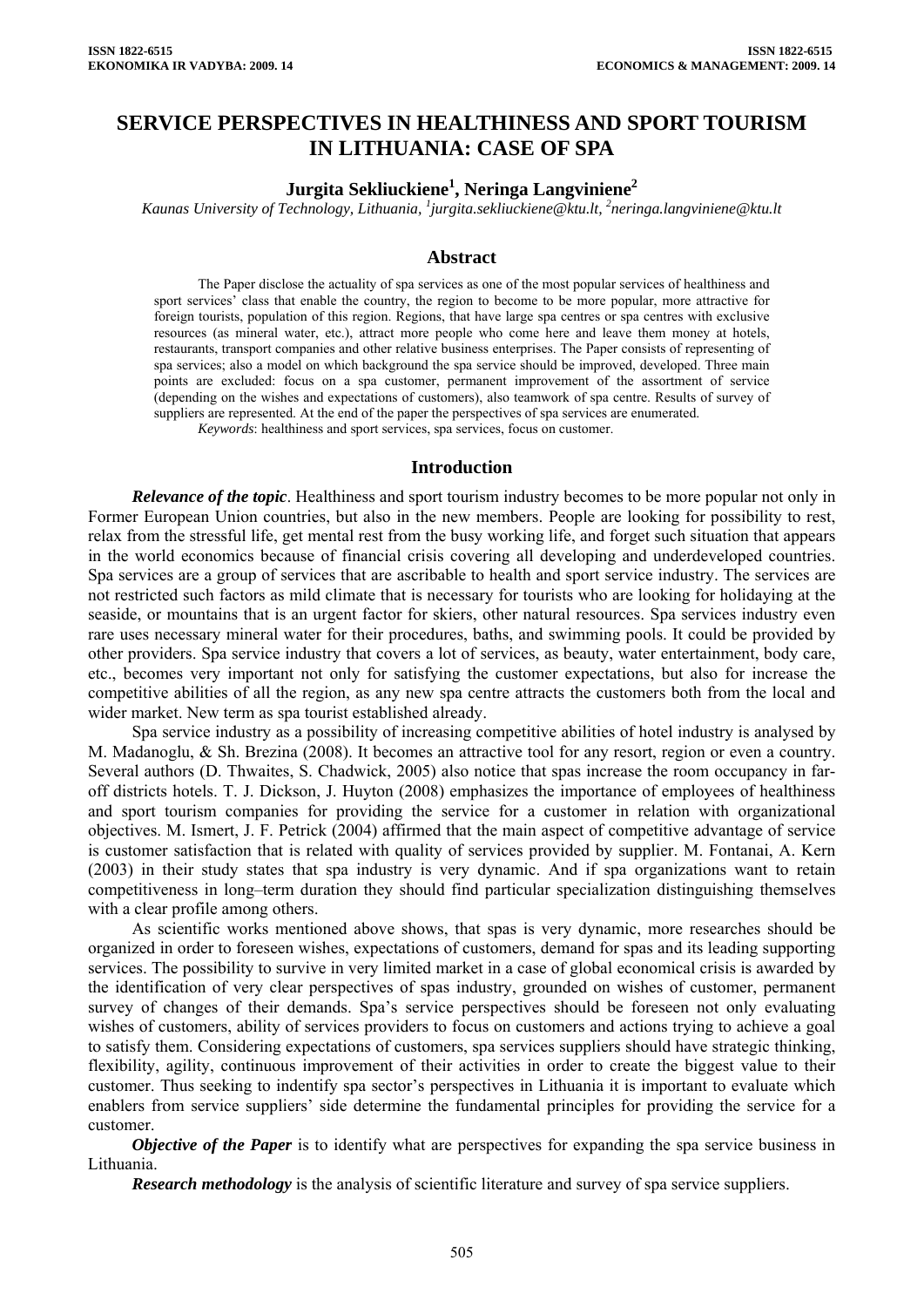### **Spa – as one of the most perspective healthiness' and sport' services**

One class of services to whom an attention is nowadays arising is a class of healthiness and sport services. People are looking for ways how to relax from them busy life, from any other problems arising at the situation of financial crisis covering all world. There is no discussion that people are going to safe money, to calculate them as situation in economics is not very favourable. But also we should notice that people do not refuse from all the leisure activity. They go to a cinema, to sport and fitness centres, to spa. They are going to travel to Alps, to other mountains for skiing purposes; to mild climate countries for holidays at seaside and etc. Thus a demand for healthiness and sport activity still remain.

There are different opinions what services depends to healthiness and sport services' industry. Briefly it could be described as services related to improvement a health state of customer and sport activity. *Spa* services analysed in this article is a class of services related both for *healthiness and sport activity*. Analysing authors' works, we notices that Sh. E. Spivack (1998) resumes that health spa services are services that's rapid growing is very visible. Spa services usually relates to vacation of customer, leisure time. This author analyses health spa as one of sport tourism services sector that enables to diversify an activity of tourism. A country that could provide spa tourism could diversify from others; a new value for a region is added. Spa tourism development may have many beneficial consequences, both economic and environmental. Thus, Sh. E. Spivack (1998) is ready to name spa as *health spa tourism service*.

J. C. Henderson (2003) spa service refers as one of *healthcare tourism service*. To the same class of healthcare tourism services a medical tourism, alternative therapies are attached. As Sh. E. Spivack (1998), J. C. Henderson (2003) identifies great challenges for a region that is able to promote healthcare tourism, and particularly spa tourism.

Other authors, as H. Müller, E. L. Kaufmann (2000) are inclined to believe that spa services are a one of branches of *wellness tourism*. A term wellness is widely used in Swiss tourism, accordingly to them. Authors state, that wellness services industry identified as one of the most important factors for increasing competitiveness of all the country. Paying attention to spa as one of wellness tourism branches is one of the general tasks of managers not only for enterprise, but also for state policy. M. Fontanai, A. Kern (2003) spa tourism and health tourism are ready to distinct, although they approve that these services are related between themselves and a lot of similarities are noticeable.

J. Woolf (2008) notices that healthiness and sport supplier is competitive in case if he support services augment, the value of core service's, provide points of differentiation and in such way creates competitive advantages before competitors. Grounding on this opinion, spa service is a service covering a core services and various supported services provided. J. Woolf (2008) studies represent that customers wants supporting services and distinct bundles of supporting services could be identified. One of customers wants to relax, in this case a bundle of services covering relaxing points will be provided: bar, chairs long in heating zone, etc. Other customer wants a distinct bundle of supporting services, for example, training samples, trainers, consultants because of healthiness program. Thus, spa services could be various and dynamic.

Lithuanian authors N. Langvinienė, J. Sekliuckienė (2008) also refers that spa services are services which are grounded on improvement a health of the customer. Tourists from other countries are attracted to a country by regions where spa centres are located. New, modern spa centres are able to attract people both for medical or relaxing purposes. Scientific research paper (Sveikatingumo ir poilsio kompleksų poreikio ir plėtros Lietuvoje studija, 2007) made on the order of Lithuanian Economic Ministry refers, that spa services in all the Europe refers more to treatment and health, to procedures using water as the main element of spa; while in US spa is approached to health state of lifestyle. Countries with natural mineral water resources are able to provide distinctive spa services and attract visitors not only from the local region.

Summarizing, the spa service is one of services of healthiness and sport class that consists of a few of core services and supporting services. The concept of spa is understood as a profit for a customer trying to achieve health state of the body using water procedures, equipment and consultations of spas staff. A region that is able to provide a distinctive spa tourism services could become to be very competitive comparing with other regions. Not necessary medical mineral water, mood are used. Consequences developing of spa services industry have both economical and comparative benefit for providers, for the entire region, for the state of all country's economic.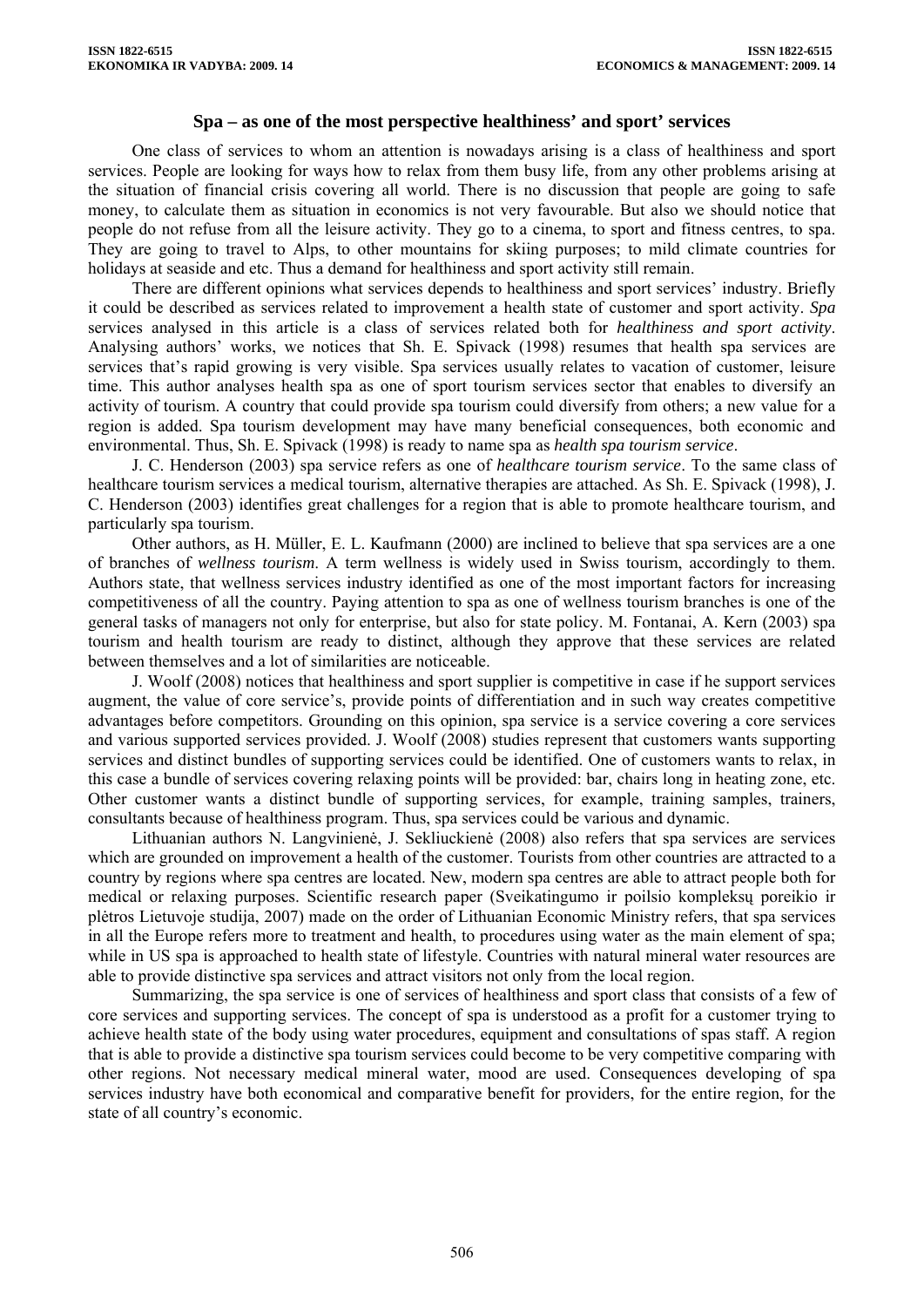# **Factors having influence on spa services' customers' satisfaction**

In these latter years scientific researchers give their attention to service quality and quality management. Seeking to analyse particular service quality various models are used: SERVQUAL (A. Parasuraman, V.A. Zeithaml, L.L. Berry, 1988, 1991), Ch. Grönroos (1985), SERVPERF (J. Cronin and S.A. Taylor, 1992), Quality function development, Service attribute score and Customer satisfaction measurement (CSM) models. The main points of all models, mentioned above, are a customer and customer satisfaction. According N. Langvinienė, J. Sekliuckienė (2008), one of the most popular SERVQUAL model describes an estimation of customer that evaluates a gap between expected quality and perceived quality. Thus services quality is predicated as that expectation has had a customer. Customers are main estimators of services quality. Customers of SPA services are individual persons, families or organizations that make an agreement with a club for providing services to their employees.

Service quality direct related is not only with customers, but also with services suppliers and employees. Employees providing services are the connection between customers experience and satisfaction and organisational goals. Having good employees and high level managers offering exceptional services may be main factors seeking to achieve service quality and maintain competitive advantage. That's why quality management is very important. According to A. Rönnbäck and L. Witell (2008) quality management is a business philosophy or a company ideal. J. Dean and D. Bowen (1994) include three principles of providing the quality for a service:

- 1. Customer focus.
- 2. Continuous improvement.
- 3. Teamwork to improve product and service quality.

Principles defined as a set of underlying assumption of how to view the organization and its relation to customers, competitors and suppliers (A. Rönnbäck and L. Witell, 2008). Other authors include more different principles in their definition of quality management. According to B. Bergman and B. Klefsjö (2007) quality management include: focus on customers, focus on processes, base decisions on facts, improvement continuously, let everybody to be committed and top management commitment. S. Lagrosen and Y. Lagrosen (2007) developed a fitness quality management framework that includes quality dimensions (what the customers need, want, and appreciate) and elements that warrants a quality - enablers (the elements required if the company is to create quality for its customers). They divided enablers to direct (technical competence, relational competence) and indirect (training, facilities and equipment, evaluation, empowerment, climate, leadership, organisational consciousness, recruitment and service design). In a conceptual model proposed by M.C.G. Davidson (2003) organisational culture and community culture impacts service quality, customer satisfaction and ultimately organisational performance. Organisational culture consists of organisational climate, empowerment and training, operating procedures and resources. M.C.G. Davidson (2003) emphasis in him works the importance of employees and their welfare seeking to achieve organisational goals and support customer satisfaction.

Summarizing service quality and quality management models and their relation with customer satisfaction from the point of view of spa services providers we present a framework in Figure 1.



**Figure 1**. Framework for spa services customer's satisfaction: services provider's view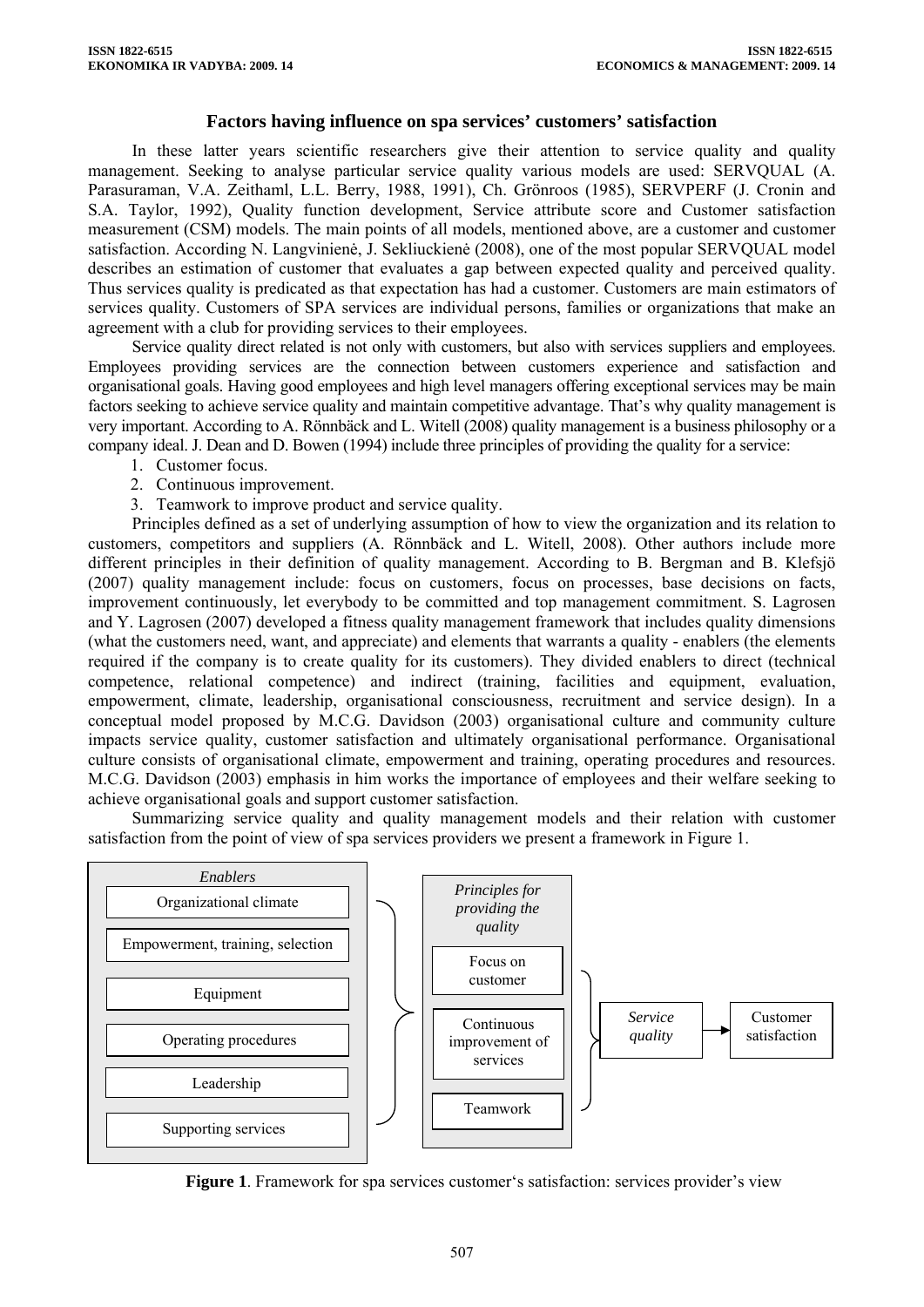For spa services, as people-oriented sector, focus on customer is essential thing for good organizational performance. Interaction between customers and employees starts from the first intention to try spa services; it is trying to find information from spa centre website, booking entrance ticket to a spa centre, communicating with instructors, trainers, taking consultations about individual procedures, booking and choosing supporting services such as accommodation, nutrition, beauty services, etc., trying equipment of spa centre.

Equipment of spa centre sometimes is crucial in customer selection process, when customer compares different spa centres. Equipment (facilities) includes: equipment of pools, saunas, baths, slipstreams (security of them, layout and comfort of premises). Equipment could be described as all services (package and assortment of services) that are provided by spa centre, all activities and exercises here, inside and outside the centre. All spa activities relating to contact personnel, not to equipment, provide spa centre employee.

Spa services providers could be classified as front line service workers, like instructors, trainers, consultants, etc., and managers. Working face – to – face with a client required kind communication and willingness of personnel, advises that procedures should be used, unpaid information. Managers have to empower their employees to adapt the services as required to attend to the needs of customers. They do not need a permit from manager or doctor for consulting a customer, because they posses the necessary information themselves. It is very important to have skilled, committed employees. Instructors of SPA centres, trainers must have appropriate education; they have to improve them knowledge systematically. Therefore recruitment and selection of employees demand providence from managers. Correctly selected and empowered employees could easily work as one team. Teamwork directly interacts with spa service quality and customer satisfaction. Leadership is directly related to organizational climate, teamwork, as well chosen direction for giving consultation, partnership with a customer increases satisfaction both customer and provider. Motivated personnel are prepared to do them best providing a quality for a service, satisfying the customer, them wishes. Thus, leaders are obligated to identify customer's desires and to do everything for empowering the personnel to satisfy that customer wants.

Empowerment and training of employees', selection of new employees' closely related with organisational climate, because favourable organisational culture and environment create employees satisfaction, which in empowers creates customer satisfaction. M.C.G. Davidson (2003) describe organisational climate as a climate of service, a climate for innovation and a climate for human resources or employee welfare. That means good climate to create new services for customers, to create supporting services, to create good conditions for employees.

Continuously improvement is one of the most important things for strategic thinking about keeping the customer, providing the qualitative service for spa services buyer. Increasing wishes of customer forces the spa services provider to think how to satisfy him, to surprise him again and again then he/she comes to the centre. TQM (Total quality management) philosophy (Zu, 2009) state that the main points of politics of quality management in organization is continuously improvement of services quality taking into account new desires, new wishes and claims of customer. Organizational climate, training of the staff at the centre motivating them to look for new possibilities to satisfy the customer are very important. Continuously improvement do not relates only with tangible assets of the spa centre, as equipment, new supporting services and other extra value. Of course, supporting services are attractive thing for visitors, but management of these services quality is more important, as unsatisfied customer doubtless will not return to the same spa centre.

Summarizing it should be repeated that three principles are crucial for a supplier who wants to satisfy customer wishes: 1) focus on customer, it is providing the quality desired by him; 2) continuous improvement of services that covers both tangible and intangible assets; 3) teamwork with a goal to improve a spa product. Trying to satisfy a customer six groups of enablers should be warranted by a provider: a) organisational climate; b) empowerment, training and recruitment; c) equipment for spa operations; d) operating procedures; e) leadership; and f) supporting services.

### **Research methodology**

Earlier researches (Woolf, 2008) on spa services shows, that situation differs depending on customers' demographic and psychographic profiles. The level of revenue of customer, frequency of visiting of spa centres, experience of customer also have an influence on customers' spa services expectation and desires (Langvinienė, 2008).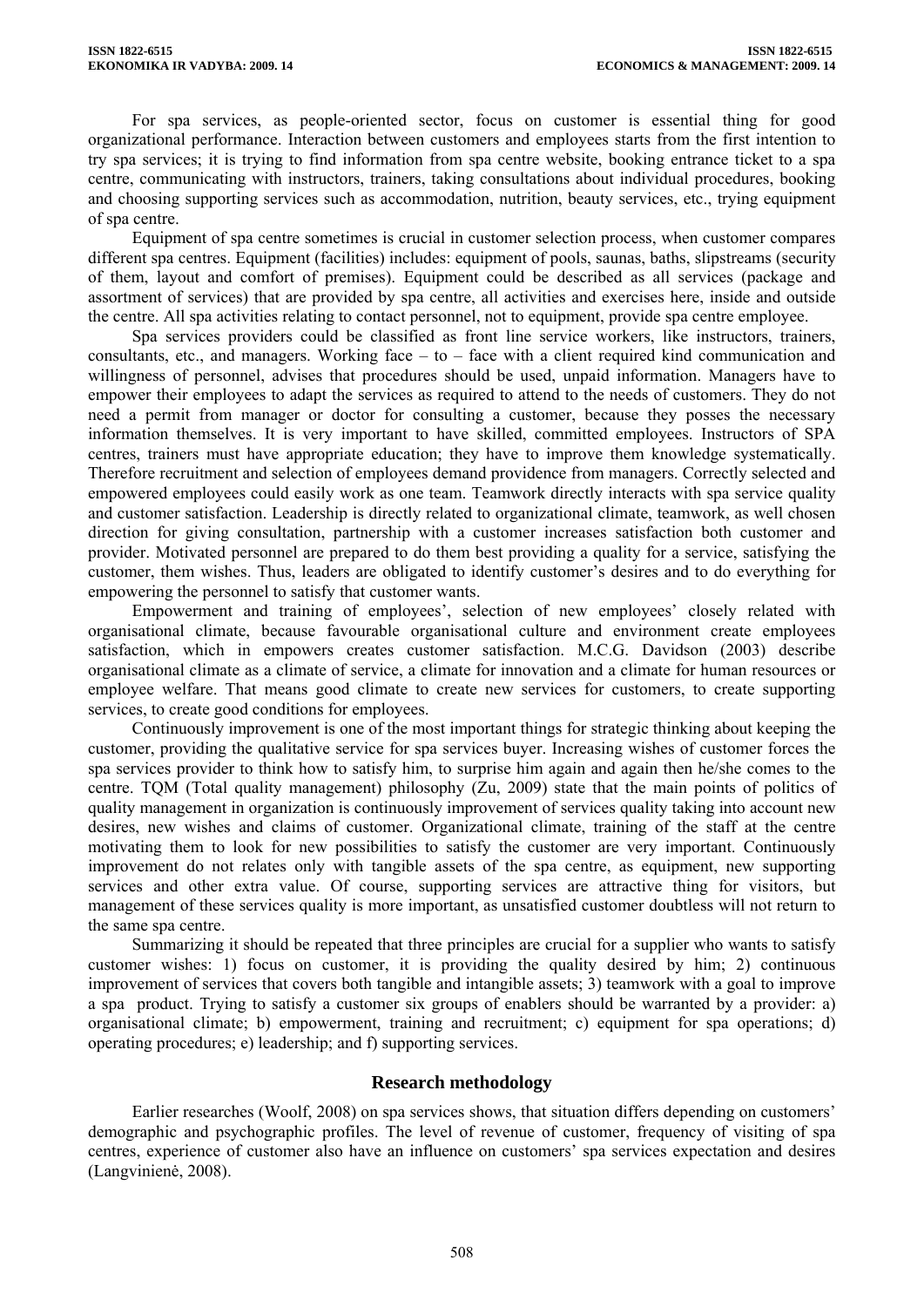Our goal of this research was to study the view of the spa services suppliers seeking to identify perspectives for expanding the spa services business in Lithuania. For empirical research of created framework in Lithuanian spa centres qualitative research direction was selected. By using the experts' survey –interview, there it was investigated the importance of principles for providing the quality, and identify what enablers are crucial for spa business.

Research questionnaire was made corresponding to parts of framework. The questionnaire was used using semi – structured interview method. The first block of questions was formulated on general characteristics of centre, identifying the main philosophy of the organisation. The second block of questions was grounded on principles for providing the quality, seeking to find, how strong they are in organisations. We tried to identify what is influence of enablers on customer focus, continuous improvement of services and teamwork, trying to find what is the most important for customer satisfaction, according to opinion of the employees of spa centres. Later respondents were asked to identify the perspectives of spa business in Lithuania.

Four experts, representing the largest Lithuanian sport and wellness centres, providing spa services took part in the research. Interviews were organized with managers of "Vichy" Aqua Park (Vilnius), Tourism, Healthiness and Entertainment Centre "Trasalis" (Trakai), "Druskininkai Aqua Park" (Druskininkai), "SPA Druskininkai" (Druskininkai). It should be noted that all four centres are new entrants to the market. Druskininkai Aqua Park was opened two and half year ago. Latter Vichy, Trasalis and SPA Druskininkai were opened. It is difficult to say that managers of these centres have long year experience in their business. But a survey of their opinion let us imagine do they no the really wishes of customer and what are their perspective depending on capabilities to satisfy customer desires, demands.

In the research the biggest target Lithuanian spa centres, offering the widest range of services, were interviewed. Smaller spa centres such as "SPA Vilnius" (Vilnius and Druskininkai), "East Island Oriental Spa" (Vilnius and Druskininkai) and spa centres, located in hotels or close to them, e.g. "Vanagupe SPA" (Palanga), "Pajūris SPA" (Klaipeda) and other smaller spa centres, offering narrower range of services, did not take part in this research.

### **Findings of the survey**

Results of interview showed that business philosophy of the largest Lithuanian spa centres differs a lot. "*Druskininkai Aqua Park"* is spas centre which main philosophy – to provide as many services, spa activities providing various baths, saunas, pools, etc., as possible. It keeps the strategy to remain the largest water entertainment park in Lithuania. A lot of various services are provided here. The establishment of this centre had a task to attract more tourists to Lithuania for one day, weekend or longer time trips, and increase the competitiveness of the entire region.

The second of the spa centres "*Vichy"* philosophy was related more with local region of capital of Lithuania. Entertainment using water procedures, swimming pools, were advertised. Event, parties, music evenings were emphasized. Specialization to visitors – families with children, also young couples was expressible.

An expert of the third (by chronological range) tourist centre "*Trasalis"* underlined that their philosophy covers a lot of tourist services, as hotel, transportation of passengers, local touristic journeys, conference centres, restaurants, spa centre, baths, pools, massages, etc. Philosophy does not underline one of the activities. All elements creating the attractiveness for tourists coming to Trakai, culture town of Lithuania, are important, according the opinion of expert.

The fourth – "*SPA Druskininkai*" – spa centre appears firstly near the hotel. Managers of this centre see a spa as an attractive tool for tourists, guests of this hotel. The main vision of the centre is to create an extra value for hotel guests, people coming from foreign countries for medical purposes, too. Foreigners wishing quiet surrounding consuming spa procedures are welcome.

Main principles demonstrating suppliers' view to a crucial factor of satisfying a customer are presented in Table 1.

Reviewing the findings of interview, the most important principle enabling to satisfy customer according spa services provider is focus on a customer. Individual approach to a customer is used in "Spa Druskininkai". New and new services are included since the opening the spa centre. Teamwork as one of the most important element of successful spa business was underlined, too. "Druskininkai Aqua Park" supplies a lot of services, but they are not capable to provide something new. They started from the opening a centre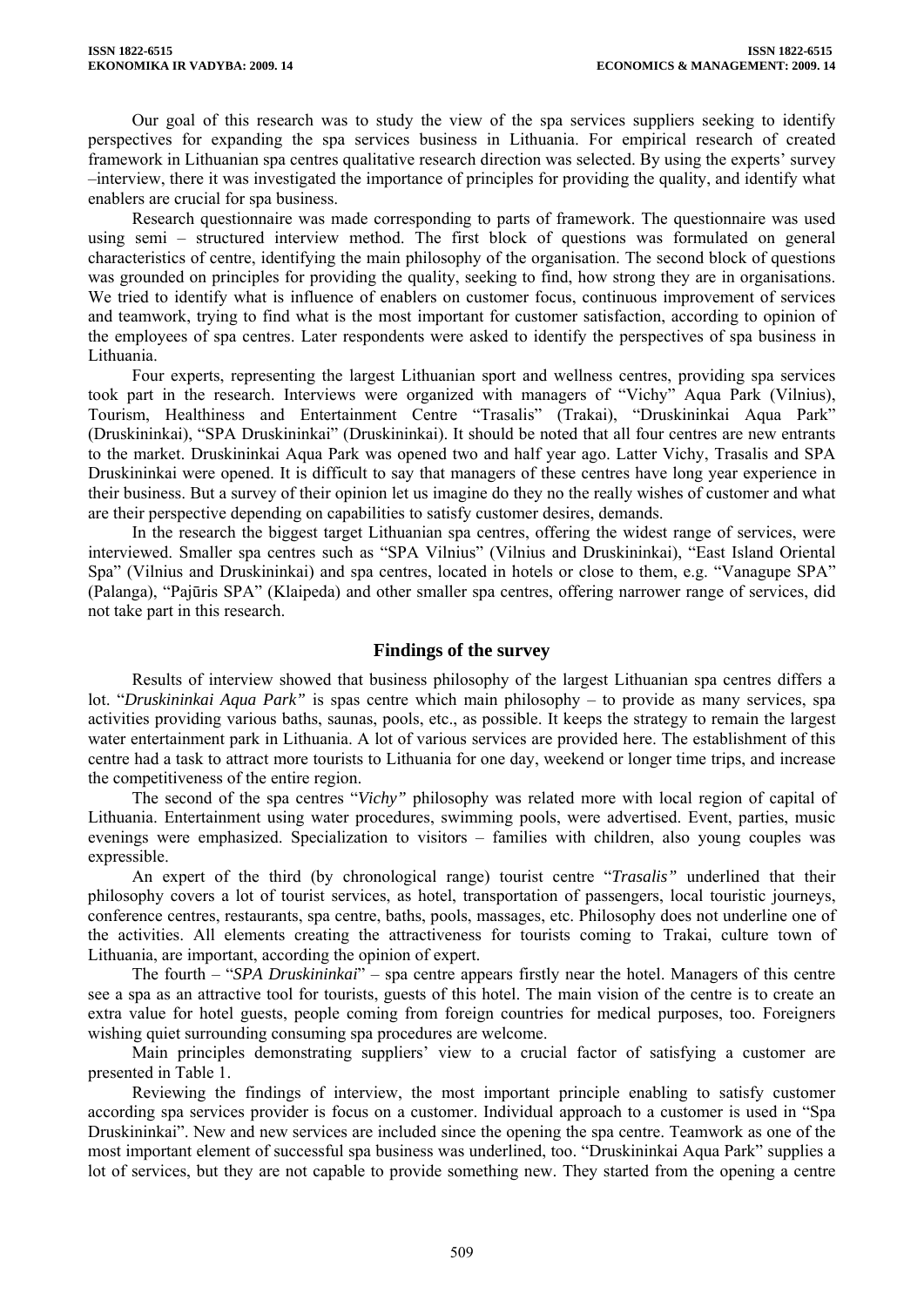with a lot of services inside. Thus, they have no capabilities to devise something new for spa service's customer. Partnership not only inside the centre, but also outside is favourable. "Vichy" specializes on relaxing activities, demanded by specific groups of visitors who want more to relax that is to bath, swim, sport, etc. Extra services on entertainment purposes are added. "Trasalis" does not pay attention to one of services provided to tourists. Teamwork is not preferable at all. However, "Trasalis" starts to cooperate with outside partners attracting new visitors, adding new value to services: discounts for visitors of Trakai castle's museum, other sport centres, banks. Strategy of "Trasalis" covers involvement of customer in all tourists visiting points in Trakai region.

| <b>Supplier</b>         | <b>Principles</b>                                         |                                                      |                                                                     |
|-------------------------|-----------------------------------------------------------|------------------------------------------------------|---------------------------------------------------------------------|
|                         | <b>Focus on customer</b>                                  | Continuously                                         | <b>Teamwork improving the</b>                                       |
|                         | supplying the quality                                     | improvement of                                       | product                                                             |
|                         |                                                           | services                                             |                                                                     |
| <b>Druskininkai</b>     | Keeps the position that                                   | Usually limits by                                    | Extra relations with outside                                        |
| <b>Aqua Park</b>        | customers want variety of                                 | improvement of                                       | partners trying to provide for                                      |
|                         | services, pools, baths, and                               | equipment used inside                                | customer extra retailing                                            |
|                         | slipstreams. Focus on                                     | the centre. No extra                                 | services, restaurants, hotels,                                      |
|                         | average of customer, it is                                | services are included.                               | etc. As a centre is big close                                       |
|                         | on mass consuming.                                        |                                                      | teamwork is impossible.                                             |
| <b>Vichy</b>            | Keeps the position that                                   | Usually limits on                                    | New strategies for attracting                                       |
|                         | visitors are looking for                                  | providing new programs                               | visitors are looking for. All                                       |
|                         | attractions, joys, relax.                                 | for entertainment,                                   | member of team should be                                            |
|                         | Focus on families, couples;                               | concerts inside the                                  | involved.                                                           |
|                         | it is several groups of                                   | centre.                                              |                                                                     |
|                         | customers. Separate focus                                 |                                                      |                                                                     |
|                         | on <i>business</i> events inside                          |                                                      |                                                                     |
|                         | the centre.                                               |                                                      |                                                                     |
| <b>Trasalis</b>         | Keeps the position to                                     | Assortment of services is                            | No close relation between                                           |
|                         | supply extra value for                                    | rather narrow, as no                                 | different members of centre is                                      |
|                         | tourists, inviting to spa.<br>Focus on one-time visitors, | priority to spa is given.<br>Improvement of services | necessary as spa is one of a lot<br>of services provided by centre. |
|                         | tourists coming to the                                    | covers cooperation with                              |                                                                     |
|                         | region.                                                   | outside partners                                     |                                                                     |
|                         |                                                           | (touristic agents,                                   |                                                                     |
|                         |                                                           | restaurants, museums).                               |                                                                     |
| <b>SPA Druskininkai</b> | Keeps individual approach                                 | New spa procedures                                   | Teamwork is urgent, as close                                        |
|                         | to visitor - excellent                                    | related to supporting                                | partnership enables to identify                                     |
|                         | services for <i>individual</i>                            | services as massages,                                | that customer wants and to                                          |
|                         | people. Focus on patients,                                | consultations, make-up,                              | consult to use one service after                                    |
|                         | foreigners coming for                                     | etc. are involved.                                   | other.                                                              |
|                         | medical purposes.                                         | Bundles of services are                              |                                                                     |
|                         |                                                           | supplied adding new                                  |                                                                     |
|                         |                                                           | supporting services.                                 |                                                                     |

# **Table 1.** Main principles providing the quality for spa service

Looking for spa perspectives in Lithuania all interviewed experts see that spas market is not overstocked at the moment. Only a few of regions have clear positions for them suppliers. There are two spa centres in Druskininkai now. Possibility for new entrance is not visible. However, except Vilnius other largest cities of Lithuania haven't a large spa centre. We are not talking about small spa room, swimming pool or baths near the hotel, etc. We are talking about a separate one from the other business activities, it is a large spa centre that are capable to provide a lot of services in one place and manage their quality, satisfying customer wishes, not about separate sport and training, wellness centres.

Specialization to one-two specific groups of visitors is necessary in case if services are not massconsuming. A centre is not allowed to stop improving the service, not allowed to sleep and do not organize surveys of customers' wishes. Market is changing as wishes of customers are dynamic, too. Teamwork is a key factor enabling to improve all far-off supporting services that often are extra value for extra money. It is not enough to sell an entrance ticket to a centre. Consultants should do those best for persuading the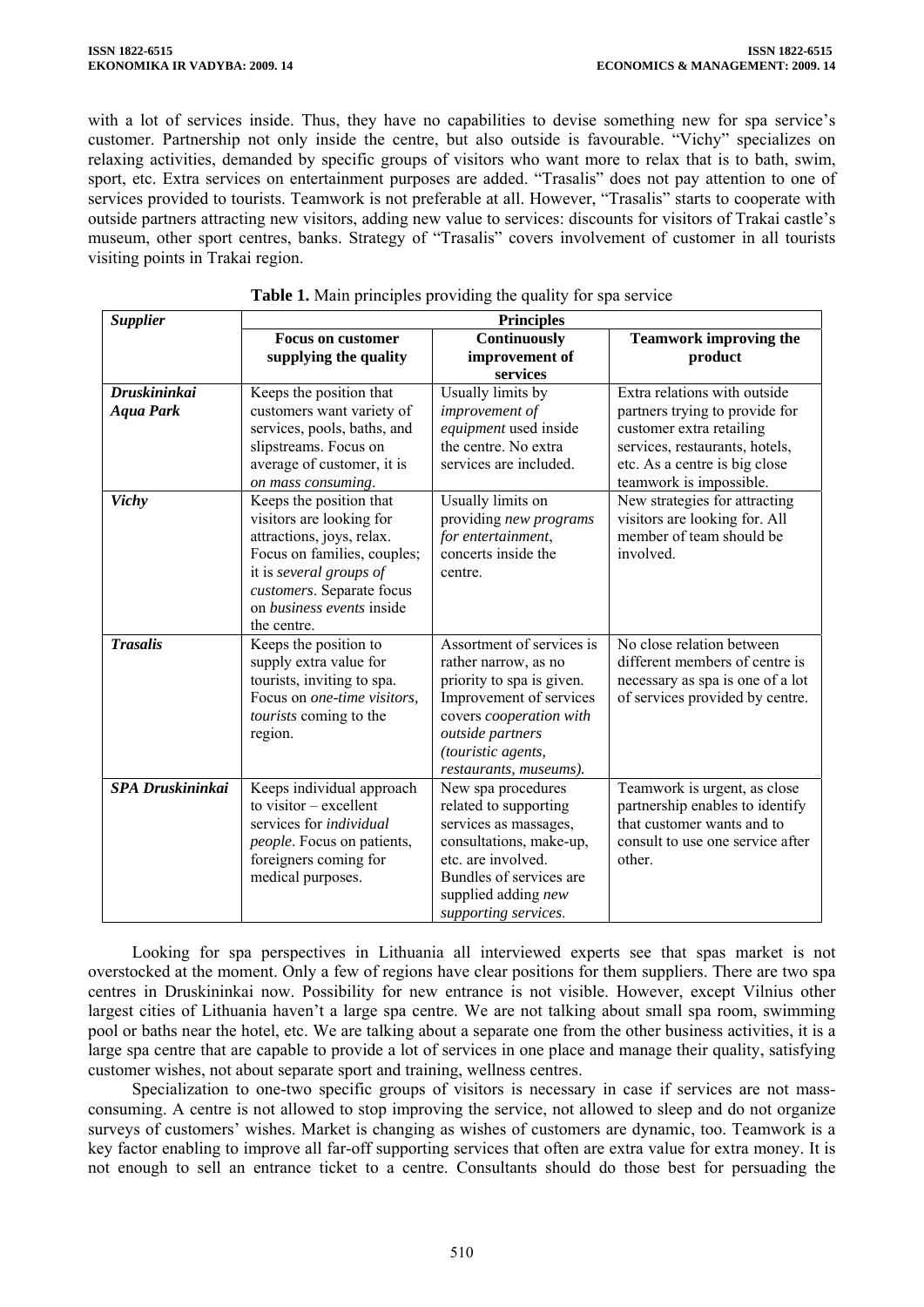customer to use other services, as massage procedures, hamam-baths, salt room, bars, etc. Managers of spas should look through the strategy to supply all the bundle of services as accommodation (if possible), feeding, water entertainments, baths, massages, cosmetologists, etc. It is possible "to forget" the individual approach to a visitor only in case if a centre has no task to get loyal customers. But all spa centres what are existing only two or less years are wishing to remain be successful and develop them activity despite the difficulties in economics of all surrounding countries.

Spa centre that are located rather in large population territories as Vilnius, etc., tries supply also a lot of services, organizing events attracting visitors during weekends, holidays, Christmas time, etc. Individual approach to a customer is more welcoming in smaller centres located near other resorts, sanatorium, or hotels. Tourist, culture centres are able to supply minimum set of spa services at centres that have much more than spa. As there are few spa centres in North or West of Lithuanian region, new members should think about that they want and who their customers are going to be. Klaipėda has a lot of possibilities to attract a lot of tourists, so providers are able not specialize the activity. But, for example, Kretinga, Anykščiai are touristic regions attracting specific visitors, so strategy should be very clear and specific.

#### **Conclusions**

Concluding the Paper several thesis should be underlined. Lithuania is a rather small country, so politics of country's economics should cover a search of ways how to add extra value to specific services what we are able to provide for tourists from neighbouring countries. Tourists to Lithuania are coming for visiting tours, medical and water-cure purposes, business trips, etc. Establishment of spa centres – one of ways how to attract more tourists to come here. It should be noted that Lithuanian spa centres offer high quality services, also there is well developed infrastructure, that is very important to customers of spa services.

Competitive abilities of regions having spa centres are increasing year after year. Paying more attention to this kind of services business should be one of priority politics of our country. An experience of Finland, Poland and other countries shows that people are ready to go for hundred kilometres for visiting a spa. Thus, identification of spa customer wishes is one of key factors for successful business of spas.

Customer's satisfaction of supplied services depends on services suppliers and employees. Quality of spa services is directly related with employees' competence offering and providing exceptional services and goal of organisation, oriented to customers' satisfaction. Organisation's conditions provided to their employees, i.e. clear organisation's values, good organisational climate, training of employees and leadership, are one of the most important enablers that empower employees to provide high quality services. Satisfaction of employees working in motivating, modern and constantly learning organisation empowers to create customers' satisfaction. Other elements that warrant quality of spa services are equipment, operating procedures and supporting services.

Three main principles, that depend on enablers, for providing the service for a customer hoping to satisfy his wishes are urgent: focus on customer identifying that are key factors forming the qualitative spa service and creating a value grounded on expectation of customer; improvement of services which could not be stopped by manager hoping that customer gets already what he or she wants; teamwork trying to achieve organizational goals – to get more money trying to find what customer want and which are ways for getting more profit for both of participating sides.

Further research should cover an interview with spa centres that did not participate in the interview, smaller spa centres in Lithuania and managers of new spa centres that are going to enter to the market. Also new quantitative and qualitative surveys of customers are appreciated. Trying to disclose the perspective of spa services in Lithuania, other countries experience and comparable analysis of findings would be useful.

#### **References**

- 1. Bergman, B., & Klefsjö, B. (2007). Quality from Customer Needs to Customer Satisfaction, 3rd ed., Studentlitteratur, Lund.
- 2. Cronin, J. J., & Taylor, S. A. (1992). Measuring Service Quality: A Re-examination and Extension. Journal of Marketing*,* 56, 55-68.
- 3. Davidson, M. C. G. (2003). Does organisational climate add to service quality in hotels? International Journal of Contemporary Hospitality Management, 15, 206-13.